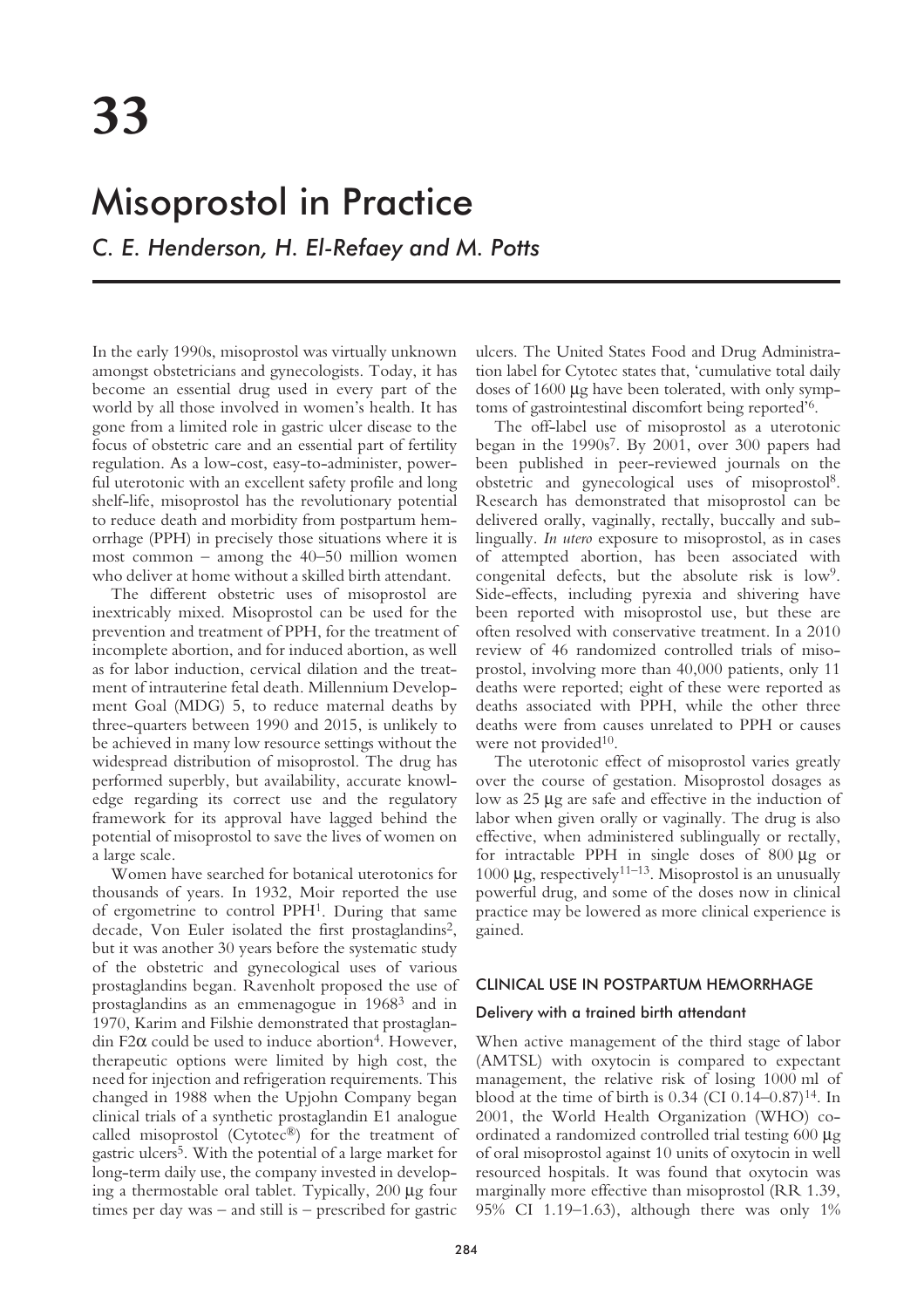difference in the frequency of blood loss of 1000 ml or more between participants in each arm of the study<sup>15</sup>. Shannon and Winikoff, while accepting the statistical significance of this difference, question its clinical relevance16.

In a randomized controlled placebo trial in Belgaum, India, 600 µg of oral misoprostol was associated with a significant reduction in severe PPH compared to placebo (RR risk 0.20, 95% CI 0.04–0.91)<sup>17</sup>. A pre- and postintervention comparison of the use of misoprostol and standard of care with other uterotonics, including oxytocin, was conducted in a busy hospital setting in Egypt and found that misoprostol performed consistently better than oxytocin (Figure 1)18.

### Use in low resource settings

The 1987 Nairobi Safe Motherhood Conference drew attention to the unacceptably high maternal mortality ratios (MMR) around the world. As noted, MDG 5 is not being achieved in low resource settings, where the highest death rates occur during home births that take place farthest from hospitals and without trained birth attendants. Based on a study from Zimbabwe, which found the total MMR to be 725 per 100,000, and of which 14.4% were due to PPH alone, it can be calculated that the MMR due to PPH is approximately 104/100,000 live births19. WHO and the International Federation of Gynecology and Obstetrics (FIGO) have emphasized the need to extend the reach of emergency obstetric care, and this should be a long-term goal for all countries. However, for the foreseeable future, lack of trained staff, reluctance to work in deep rural areas and migration from countries of the south to those of the north, will continue to stall the extension of emergency obstetric care20.

The first national drug regulatory authority to approve the use of misoprostol for PPH was that of Nigeria in 2006, facilitated by Venture Strategies for Health and Development. Prior to the availability of misoprostol, it was impossible to do anything to significantly reduce mortality associated with PPH among the most vulnerable women, many of whom live on less than one or two US dollars per day. Most efforts to



Figure 1 Cumulative mean blood loss and 95% confidence intervals. From Prata *et al.*, 2006<sup>18</sup>, with permission

train traditional birth attendants have failed to show a significant positive impact on the  $MMR<sup>21</sup>$ . PPH is difficult to predict, a traditional birth attendant may miss diagnosing pre-eclampsia, and exhorting traditional birth attendants to wash their hands, while a good idea, does not have a measurable impact on the MMR. Misoprostol changes this dynamic. It is the first life-saving technology that can be used during home delivery without a trained birth attendant<sup>22</sup>. Operations research in Tanzania has demonstrated that trained birth attendants can diagnose and treat PPH with  $1000 \mu$ g of misoprostol given rectally<sup>23</sup>. In Nepal, Afghanistan, Bangladesh and elsewhere, tens of thousands of women have been taught to selfadminister 600 µg of misoprostol orally after delivering their babies without serious side-effects or systematic misuse24–26.

## Induction of labor

All over the world, the induction of labor is an integral part of the management of serious conditions such as pre-eclampsia, diabetes and chorioamninotis. Even in middle income countries, prior to the introduction of vaginal misoprostol, women endured long hours of induction of labor with a Syntocinon® infusion because the available prostaglandins were too expensive (costing the equivalent of a month's disposable income) to use. The arrival of misoprostol removed this inequity. Clinicians around the world have learnt to divide misoprostol tablets into one-eighth parts, though this can be difficult, and certain manufacturers are now producing 25 µg tablets. An optimal method of delivery is to prepare a solution with 200 µg tablets and administer it orally for smaller divided doses<sup>27</sup>.

## ABORTION AND EVACUATION OF THE PREGNANT UTERUS IN THE FIRST TRIMESTER

Abortion remains illegal in most of the world to date, inaccessible to millions of women around the globe. The unmet demand for abortion is often met illicitly and is criminalized. Of the estimated 43.8 million abortions that occurred globally during 2008, nearly half of those were unsafe. The proportion of unsafe abortion is even higher in certain regions of the world, with an estimated 65% and 97% of all abortions being unsafe in South Central Asia and Africa, respectively, in 200828.

Where abortion is illegal, unsafe procedures to interrupt pregnancy are commonly one of the most frequent causes of maternal death after PPH. The estimated 47,000 abortion deaths in 2008 accounted for nearly 13% of all maternal deaths<sup>29</sup>. Women who try to achieve abortion themselves have resorted to herbal medications, the use of sharp needles and jumping from stairs. Many of these women suffer physical and mental trauma as a result, and many also end up seeking medical or paramedical help to achieve the abortion. Such help is often only available in clandestine fashion. The surgery for termination of pregnancy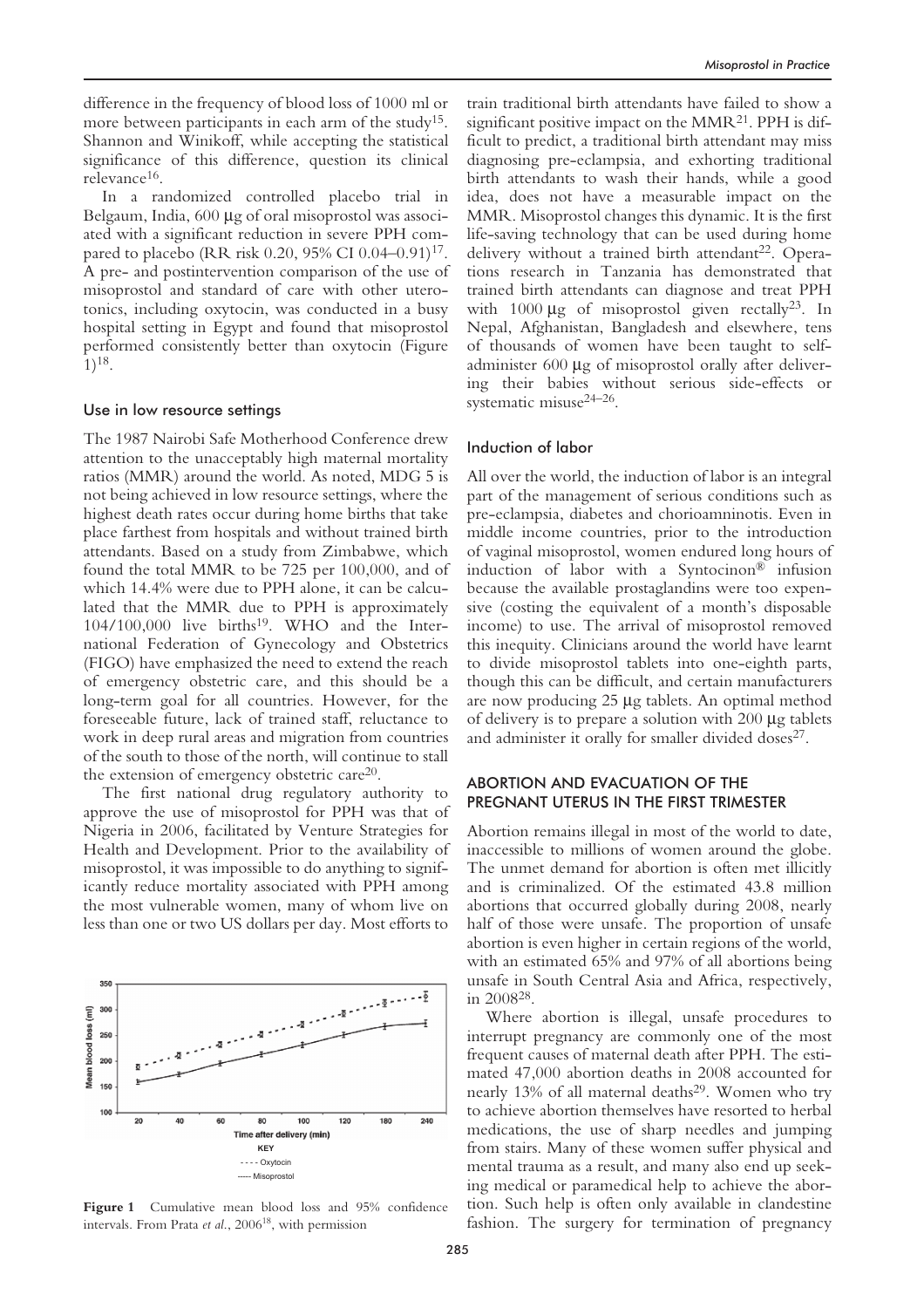was, and is, performed in suboptimal circumstances. Anesthetics and sterilization of instruments are compromised and doctors may or may not have received proper training in the procedure. The morbidity of illegal and illicit abortion on hospital admissions is very well documented.

The rise of misoprostol in women's health around the globe led to a substantial drop in abortion morbidity on two fronts. First, it changed the nature of illicit abortion from a surgical procedure to a semi-medical procedure. A failed illicit abortion that started with misoprostol is arguably a safer intervention than a surgical one. In those same countries where abortion is illegal, but misoprostol is available to replace the use of more dangerous traditional methods, admissions for complicated incomplete abortions fall, as has been recorded in the Dominican Republic<sup>30</sup>. Second, the development of mifepristone, and subsequently medical induction of abortion, was a landmark in reproductive freedom. Originally, the regimen involved the use of mifepristone and a prostaglandin analogue. Two of the most widely used prostaglandin analogues available prior to misoprostol included sulprostone and gemeprost. The former is administered parenterally, while the latter is a vaginal pessary. Neither of these were appropriate technologies for use in developing countries, as both required cold chain transfer and specific storage requirements. The introduction of misoprostol as a thermostable agent heralded yet another chapter of equality in reproductive freedom around the world. Where abortion is legal, as in Ethiopia, a pilot project using community health extension workers to offer medical abortion using misoprostol in the first 9 weeks of pregnancy led to hospital admissions for abortion complications plummeting from the number one most common reason for hospital admission to the tenth reason<sup>31</sup>.

## INTRAUTERINE FETAL DEATH IN THE SECOND AND THIRD TRIMESTER

Intrauterine fetal death is a tragedy for any pregnant mother and a cause of concern to all involved. Evacuating a pregnant uterus in the second or third trimester is a biological challenge since the cervix is not ripe and the myometrial receptors are not primed for uterine contractility. Prior to misoprostol this biological challenge had no clear or pharmacological answer. In North America, dilation and evacuation or hysterectomy were widely practiced with significant physical and psychological morbidity. In Europe, the use of prostaglandins replaced the use of high dosages of Syntocinon regimens in the 1980s. Extra-amniotic administration of prostaglandins compared with intraamniotic prostaglandins or vaginal pessaries were also explored as alternative technologies. Again, misoprostol has ushered in a new era for women throughout the world. The drug has proved effective and well tolerated in the management of fetal death in advanced pregnancies.

### WHERE NEXT?

Over the past decade, misoprostol has moved from an exciting new drug to one which is widely thought can revolutionize obstetrics and reproductive health worldwide. While it takes time to assimilate this remarkable expansion of research and clinical practice, the life-saving potential of misoprostol has been unnecessarily hindered by a mixture of medical conservatism and controversy over abortion. Regulatory approval has been slow and policies for community distribution have been resisted.

Despite many years of advocacy by groups, such as FIGO, the International Confederation of Midwives, Venture Strategies Innovations, Jhpiego, Gynuity and experienced obstetricians with clinical experience with PPH, WHO delayed placing misoprostol on the Essential Medicines List for PPH until 2011. One reason for the delay was that the WHO Department for Making Pregnancy Safer imposed the 'gold standard' of randomized clinical trials to assess the strength of the evidence base for making the recommendations. However, randomized clinical trials involving misoprostol for prevention of PPH cannot be implemented during home births without a trained birth attendant. It would be ethically unacceptable to randomize misoprostol against a placebo where no alternative to save the life of a hemorrhaging woman is available, especially when we know that misoprostol is an effective uterotonic and can and does save lives.

Governments such as those of Nigeria and Bangladesh have already approved community distribution of misoprostol to pregnant women for selfadministration after delivery. Prata *et al*. <sup>32</sup> demonstrate that reducing deaths from PPH and unsafe abortion will result in the greatest gains in maternal deaths averted in low resource settings (Figure 2). Their models also demonstrate that the most cost-effective interventions to reduce maternal mortality in low resource settings include family planning and safe abortion services, as well as antenatal care with misoprostol. Safe delivery, eclampsia and standard antenatal care services, which do not include the distribution of misoprostol, were found to be the least cost-effective interventions. There is an order of magnitude difference in cost per death averted between the provision of safe deliveries in a facility with trained health



**Figure 2** Average cost and number of maternal deaths averted in low infrastructure setting. ANC, antenatal care; FP, family planning; SA, safe abortion. From Prata *et al.*, 2010<sup>32</sup>, with permission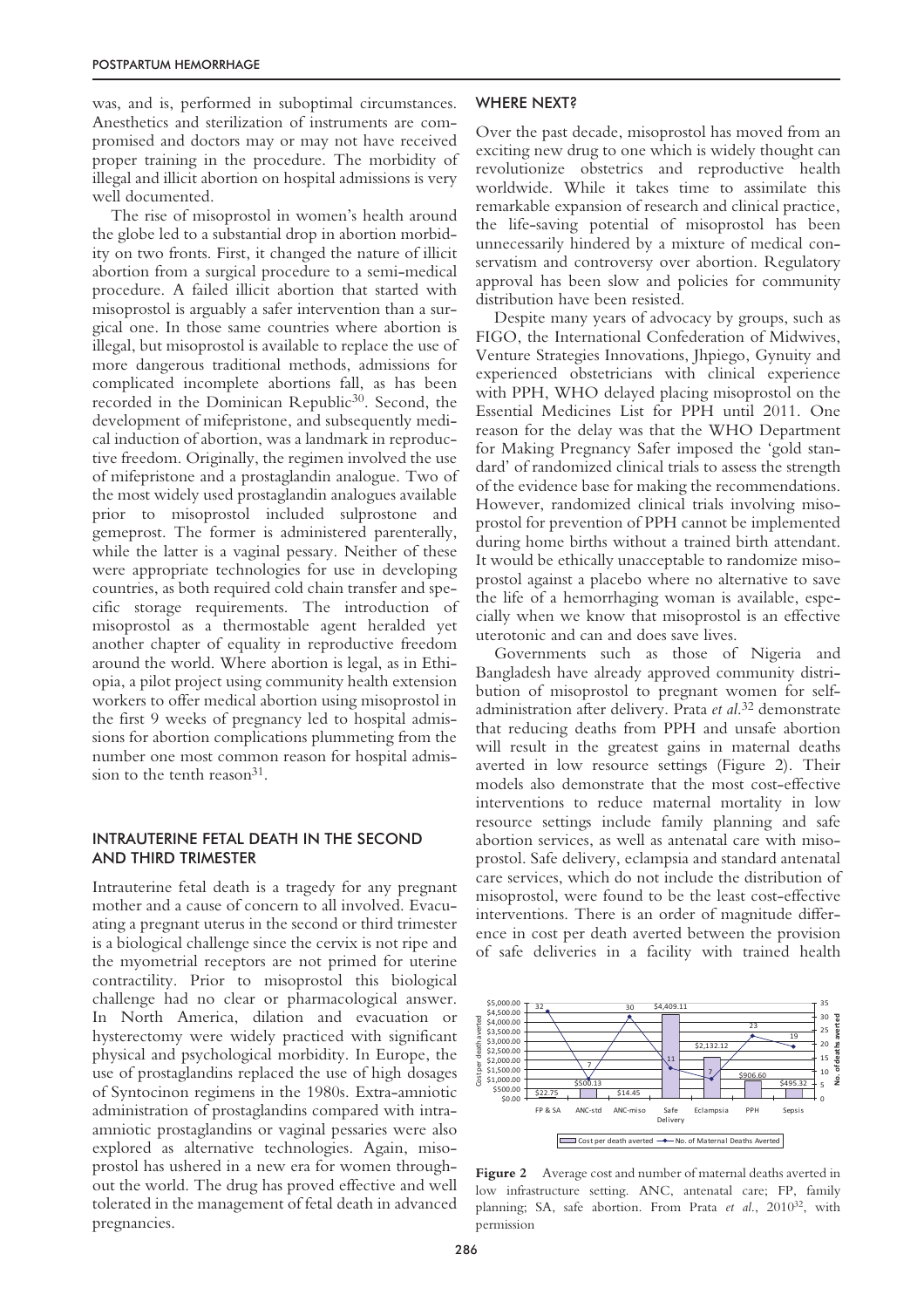professionals plus emergency obstetric care, estimated at \$4410 per death averted, compared to the distribution of misoprostol for home deliveries without a trained birth attendant, estimated at \$15 per death averted32.

The power of misoprostol reaches beyond medical practice into many communities. It is a potentially low cost medicine, with a wholesale price ranging from 15 to 90 US cents per tablet. However, while life-saving, any one woman may need misoprostol perhaps only once in a life time, and a low-volume, low-cost medicine is not commercially attractive to many retailers. Most women will recognize the power of a selfadministered means of bringing on a delayed period, whether abortion is legal or illegal in the country where they live. Consequently, where misoprostol is difficult to obtain, as in parts of Sub-Saharan Africa, the retail price can exceed \$10 US dollars per tablet.

For misoprostol to reach its full potential, women need access to a low cost or free product supported by correct information on doses and side-effects. In Bangladesh, the government purchases misoprostol tablets from local manufacturers and distributes them to women in free birthing kits to control PPH. In Nigeria, the government is buying misoprostol tablets from China and plans to distribute them at the community level. Misoprostol can also be delivered through social marketing of a branded product and it is also possible that women's groups will have the ability to distribute misoprostol in low resource settings.

Perhaps the least explored aspect of the use of misoprostol is how women who obtain this medicine through informal channels can find the information they need on its correct and safe use, and on its side-effects. For prevention of PPH, options include training front line health workers, community volunteers and the use of media. Mobile phones are now ubiquitous even in many relatively remote parts of Africa and Asia, and can be used to distribute reproductive health information.

There will always be different perspectives on abortion, even when completed early in pregnancy. However, there is consensus that in situations where abortion is illegal and a woman undergoes an unsafe abortion, she should still be given the best possible clinical care, treated with respect and offered contraceptive advice if she wants it. Every obstetrician and gynecologist knows that once a woman decides to end a pregnancy, she may go as far as risking her own life to do so. Does the ethical responsibility of professionals extend to thinking of ways to spread correct knowledge about the use of misoprostol, even where access to legal abortion is constrained?

# **CONCLUSIONS**

Misoprostol is the 'penicillin' of reproductive health. Just as penicillin introduced a new era of large scale antibiotic use with a measurable impact on global death rates, so too can misoprostol begin to lower maternal mortality ratios worldwide. No other

medicine crosses the divide between the joy of a safe delivery of a wanted child and the despair of an unintended pregnancy. The fact that misoprostol is also the first uterotonic that women can self-administer to control PPH, bring on a late period, or induce an early abortion, is also the reason it is certain to remain controversial. The self-administration of misoprostol by lay people is not ideal, but it is an order of magnitude safer than the absence of any therapy for PPH or the alternative of highly unsafe traditional methods of bringing on a late period or inducing abortion.

The first full decade of widespread use of misoprostol has been marked by a revolution in the treatment of PPH and the spread of medical abortion. The next decade is likely to see a further scaling up of use. For the hundreds of million fertile women living on a dollar a day or less, the International Conference on Population and Development (ICPD) and MDG targets to reduce maternal mortality remain as remote today as they were when each was set. Unless technologies and distribution systems to control PPH during home births in the absence of trained birth attendants can be set up, then taking into account the rapid increase in the number of women of fertile age in the poorest countries, it is possible that more women living on a dollar or two a day will die in childbirth each year in the current decade, than died around the time of the 1987 Nairobi Safe Motherhood Conference. Bringing the use of misoprostol to scale has the power to reverse this most tragic of outcomes.

### References

- 1. Moir C. The action of ergot preparations on the puerperal uterus. BMJ 1932;2:1199–22
- 2. Von Euler U. On the specific vasodilating and plain muscle stimulating substances from accessory genital glands in man and certain animals. J Physiol (Lond) 1936;88:213–34
- 3. Ravenholt R. Abortion in a Changing World. Hall RE, ed. New York: Columbia University Press, 1968;2:49–52
- 4. Karim S, Filshie G. Therapeutic abortion using prostaglandin F2-alpha. Lancet 1970;1:157–9
- 5. Garris R, Kirkwood C. Misoprostol: a prostaglandin E1 analogue. Clin Pharm 1989;8:627–44
- 6. United States Food and Drug Administration. United States Department of Health and Human Services. Cytotec® (Misoprostol) Prescribing Information. 2002. http://www. accessdata.fda.gov/drugsatfda\_docs/label/2002/19268slr037. pdf
- 7. El Refaey H, Hinshaw K, Templeton A. The abortifacient effect of misoprostol in the second trimester. A randomized comparison with gemeprost in patients pre-treated with mifepristone (RU486). Hum Reprod 1993;8:1744–6
- 8. Goldberg A, Greenberg M, Darney P. Misoprostol and pregnancy. N Engl J Med 2001;344:38–47
- 9. Population Council. Philip N, Shannon C, Winikoff B, eds. Misoprostol and Teratogenicity: Reviewing the Evidence. New York: The Population Council, Inc., 2003. http:// www.popcouncil.org/pdfs/ebert/Misoterat.PDF
- 10. Hofmeyr J, Gulmezoglu A, Novikova N, et al. Misoprostol to prevent and treat postpartum haemorrhage: a systematic review and meta-analysis of maternal deaths and dose-related effects. Bull World Health Organ 2009;87:666–77
- 11. Blum J, Winikoff B, Raghavan S, et al. Treatment of postpartum haemorrhage with sublingual misoprostol versus oxytocin in women receiving prophylactic oxytocin: a